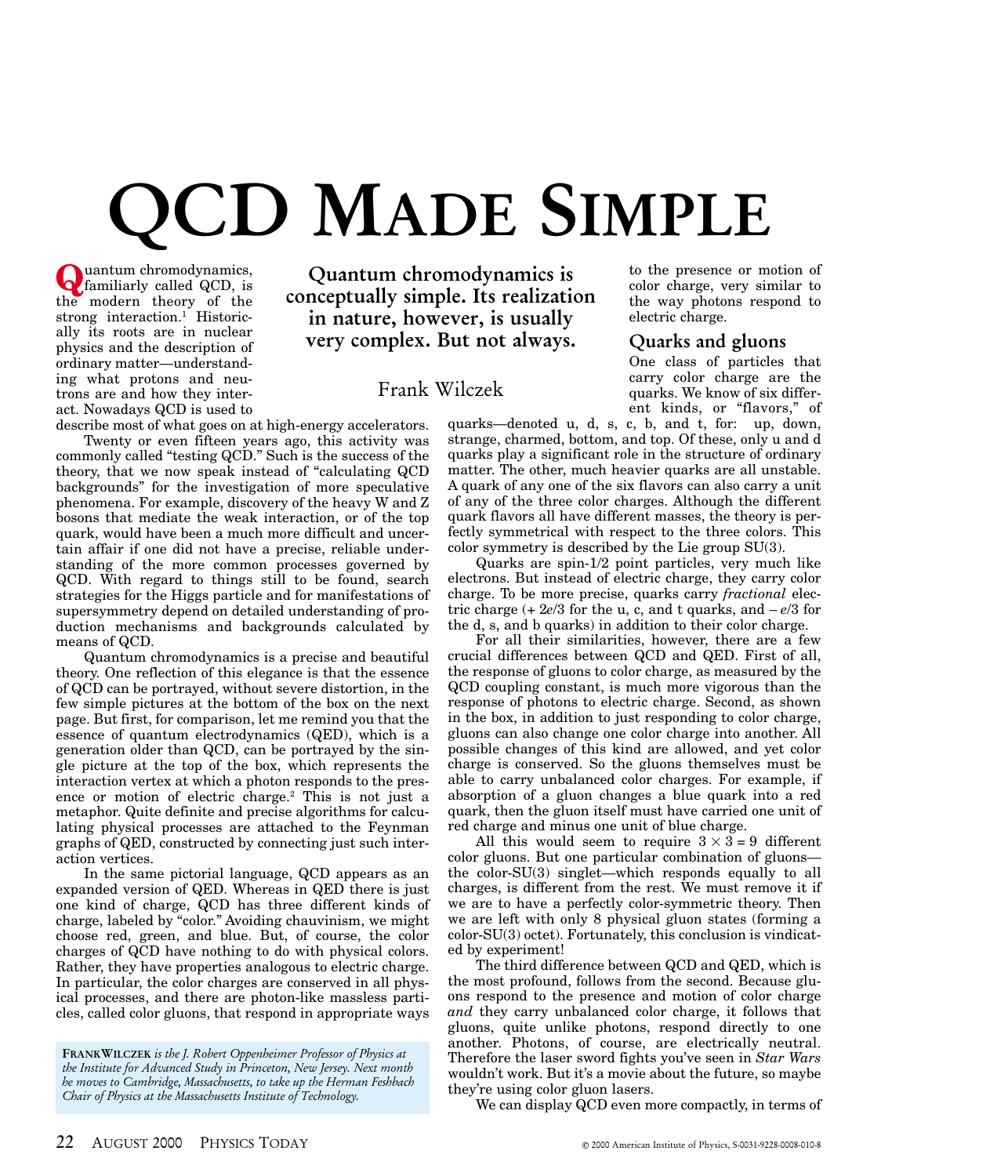its fundamental equations (figure 1). You should not necessarily be too impressed by that. After all, Richard Feynman showed that you could write down the Equation of the Universe in a single line:  $U = 0$ , where *U*, the total *unworldliness,*<sup>3</sup> is a definite function. It's the sum of contributions from *all* the laws of physics:

$$
U = U_{\text{Newton}} + U_{\text{Gauss}} + \dots,
$$

where, for instance,  $U_{\text{Newton}} = (\mathbf{F} - m\mathbf{a})^2$  and  $U_{\text{Gauss}} =$  $(\nabla \cdot \mathbf{E} - \rho)^2$ .

So we can capture all the laws of physics we know, and all the laws yet to be discovered, in this one unified equation. But it's a complete cheat, of course, because there is no useful algorithm for unpacking *U*, other than to go back to its component parts. The equations of QCD, displayed in figure 1, are very different from Feynman's satirical unification. Their complete content is out front, and the algorithms that unpack them flow from the unambiguous mathematics of symmetry.

A remarkable feature of QCD, which we see in figure 1, is how few adjustable parameters the theory needs. There is just one overall coupling constant *g* and six quark-mass parameters  $m_i$  for the six quark flavors. As we shall see, the coupling strength is a relative concept; and there are many circumstances in which the mass parameters are not significant. For example, the heavier quarks play only a tiny role in the structure of ordinary matter. Thus QCD approximates the theoretical ideal: From a few purely conceptual elements, it constructs a wealth of physical consequences that describe nature faithfully.4

## Describing reality

At first sight it appears outrageous to suggest that the equations of figure 1 or, equivalently, the pictures in the box, can describe the real world of the strongly interacting particles. None of the particles that we've actually seen appear in the box, and none of the particles that appear in the box has ever been observed. In particular, we've never seen particles carrying fractional electric charge, which we nonetheless ascribe to the quarks. And certainly we haven't seen anything like gluons—massless particles mediating long-range strong forces. So if QCD is to describe the world, it must explain why quarks and gluons cannot exist as isolated particles. That is the so-called confinement problem.

Besides confinement, there is another qualitative difference between the observed reality and the fantasy world of quarks and gluons. This difference is quite a bit more subtle to describe, but equally fundamental. I will not be able to do full justice to the phenomenological arguments here, but I can state the essence of the problem in its final, sanitized theoretical form. The phenomenology indicates that if QCD is to describe the world, then the u and d quarks must have very small masses. But if these quarks do have very small masses, then the equations of QCD possess some additional symmetries, called chiral symmetries (after *chiros*, the Greek word for *hand*). These symmetries allow separate transformations among the right-handed quarks (spinning, in relation to their motion, like ordinary right-handed screws) and the lefthanded quarks.

But there is no such symmetry among the observed strongly interacting particles; they do not come in opposite-parity pairs. So if QCD is to describe the real world, the chiral symmetry must be spontaneously broken, much as rotational symmetry is spontaneously broken in a ferromagnet.

Clearly, it's a big challenge to relate the beautifully

# QED and QCD in Pictures.



The physical content of quantum electrodynamics is summarized in the algorithm that associates a probability amplitude with each of its Feynman graphs, depicting a possible process in spacetime. The Feynman graphs are constructed by linking together interaction vertices of the type at left, which represents a point

charged particle (lepton or quark) radiating a photon. To get the amplitude, one multiplies together a kinematic "propagator" factor for each line and an interaction factor for each vertex. Reversing a line's direction is equivalent to replacing a particle by its antiparticle.

Quantum chromodynamics can be similarly summarized, but with a more elaborate set of ingredients and vertices, as shown below. Quarks (antiquarks) carry one positive (negative) unit of color charge. Linear superpositions of the 9 possible combinations of gluon colors shown below form an SU(3) octet of 8 physical gluon types.

A qualitatively new feature of QCD is that there are vertices describing direct interactions of color gluons with one another. Photons, by contrast, couple only to electric charge, of which they carry none themselves.



simple concepts that underlie QCD to the world of observed phenomena. There have been three basic approaches to meeting this challenge:

 $\triangleright$  The first approach is to take the bull by the horns and just solve the equations. That's not easy. It had better not be too easy, because the solution must exhibit properties (confinement, chiral-symmetry breaking) that are very different from what the equations seem naively to suggest, and it must describe a rich, complex phenomenology. Fortunately, powerful modern computers have made it possible to calculate a few of the key predictions of QCD directly. Benchmark results are shown in figure 2, where the calculated masses<sup>5</sup> of an impressive range of hadrons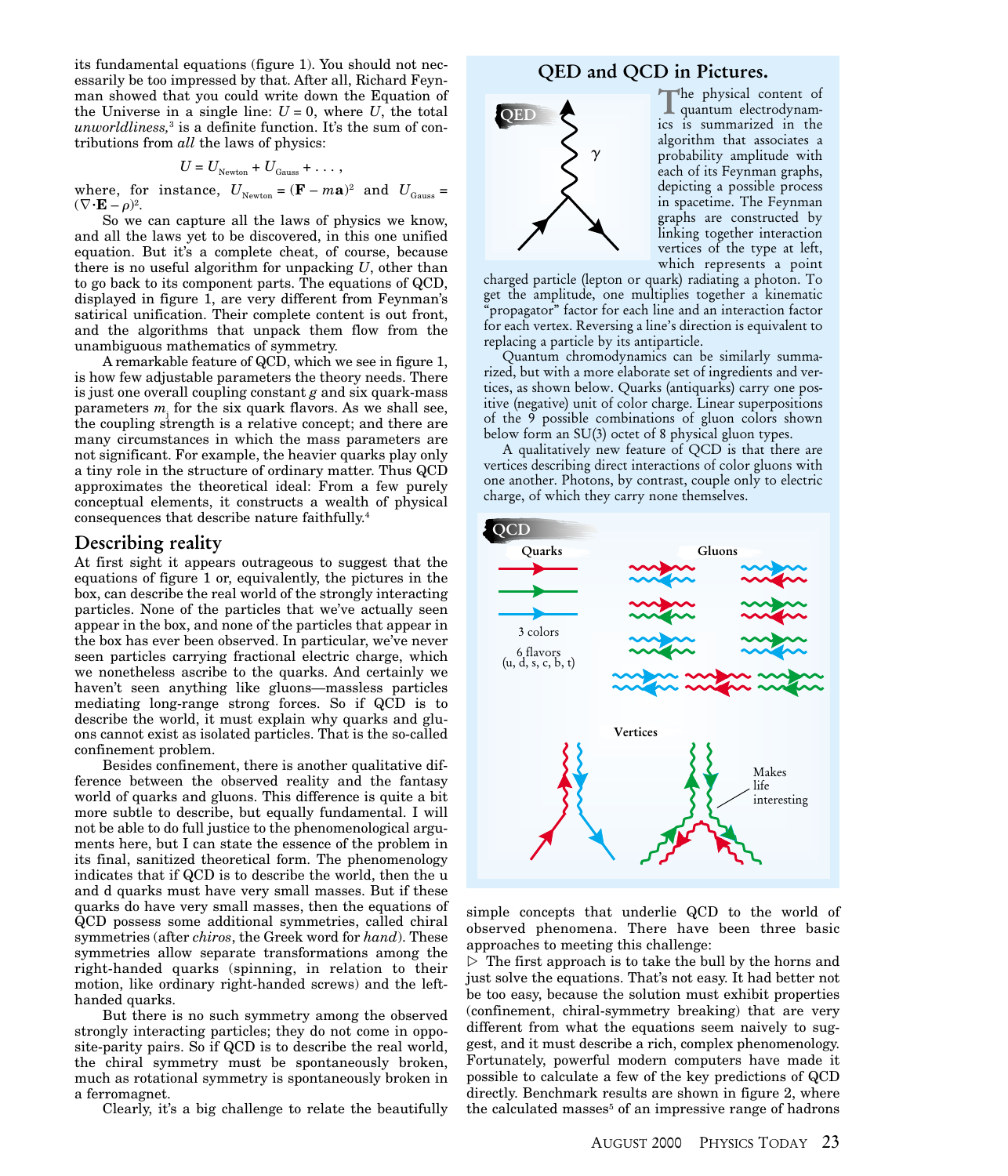$\alpha = \frac{1}{4g^{2}} \int_{\mu\nu}^{\alpha} \int_{\mu\nu}^{\alpha} + \sum_{j} \overline{g}_{j} (i\delta^{\mu}D_{\mu} + n)$  $G_{\mu\nu}^{\alpha} \equiv \partial_{\mu} H_{\nu}^{\alpha} - \partial_{\nu} H_{\mu}^{\alpha} + i f_{\rho\alpha}^{\alpha} H_{\mu}$  $D_{\mu} = \partial_{\mu} + i t^4 A_{\mu}$ That's it

FIGURE 1. THE QCD LAGRANGIAN  $\mathcal L$  displayed here is, in principle, a complete description of the strong interaction. But, in practice, it leads to equations that are notoriously hard to solve. Here  $m_i$  and  $q_i$  are the mass and quantum field of the quark of jth flavor, and A is the gluon field, with spacetime indices  $\mu$  and v and color indices a, b, c. The numerical coefficients f and t guarantee SU(3) color symmetry. Aside from the quark masses, the one coupling constant g is the only free parameter of the theory.

are compared with their measured values. The agreement is encouraging.

Such calculations clearly demonstrate that confinement and chiral-symmetry breaking are consequences of solving the equations of QCD. The calculations show us no massless gluons, nor any fractionally charged particles, nor the enlarged multiplets that would indicate unbroken chiral symmetry. Just the observed particles, with the right properties—neither more nor less.

While these and other massive numerical calculations give impressive and useful results, they are not the end of all desire. There are many physically interesting questions about QCD for which the known numerical techniques become impractical. Also, it is not entirely satisfying to have our computers acting as oracles, delivering answers without explanations.

 $\triangleright$  The second approach is to give up on solving QCD itself, and to focus instead on models that are simpler to deal with, but still bear some significant resemblance to the real thing. Theorists have studied, for example, QCDlike models in fewer dimensions, or models incorporating supersymmetry or different gauge groups, and several other simplified variants. Many edifying insights have been obtained in this way. By their nature, however, such modelistic insights are not suited to hard-nosed confrontation with physical reality.

 $\triangleright$  The third approach, which is the subject of the rest of this article, is to consider physical circumstances in which the equations somehow become simpler.

#### Extreme virtuality

The most fundamental simplification of QCD is illustrated in figure 3. There we see, on the left, the jet-like appearance of collision events in which strongly interacting particles (hadrons) are produced in electron–positron annihilations at high energy. One finds many particles in the final state, but most of them are clearly organized into a few collimated "jets" of particles that share a common direction.6 In about 90% of these hardron-producing events, there are just two jets, emerging in opposite directions. Occasionally—in about 9% of the hadronic final states—one sees three jets.

Compare those multiparticle hadronic events to collisions in which leptons, say muons, are produced. In that case, about 99% of the time one observes simply a muon and an antimuon, emerging in opposite directions. But occasionally—in about 1% of the muonic final states—a photon is emitted as well.

If history had happened in a different order, the observation of jet-like hadronic final states would surely have led physicists to propose that they manifest underlying phenomena like those displayed on the right-hand side of figure 3. Their resemblance to leptonic scattering and QED would be too striking to ignore.

Eventually, by studying the details of how energy was apportioned among the jets, and the relative probabilities of different angles between them, the physicists would have deduced directly from experimental data that there are light spin-1/2 and massless spin-1 objects lurking beneath the appearances, and how these covert objects couple to one another. By studying the rare 4-jet events, they could even have learned about the coupling of the spin-1 particles to each other. So all the basic couplings we know in QCD might have been inferred, more or less directly, from experiment. But there would still be one big puzzle: Why are there jets, rather than simply particles?

The answer is profound, and rich in consequences. It is that the strength with which gluons couple depends radically on their energy and momentum. "Hard'' gluons, which carry a lot of energy and momentum, couple weakly; whereas the less energetic "soft'' gluons, couple strongly. Thus, only rarely will a fast-moving colored quark or gluon emit "radiation" (a gluon) that significantly redirects the flow of energy and momentum. That explains the collimated flows one sees in jets. On the other hand, there can be a great deal of soft radiation, which explains the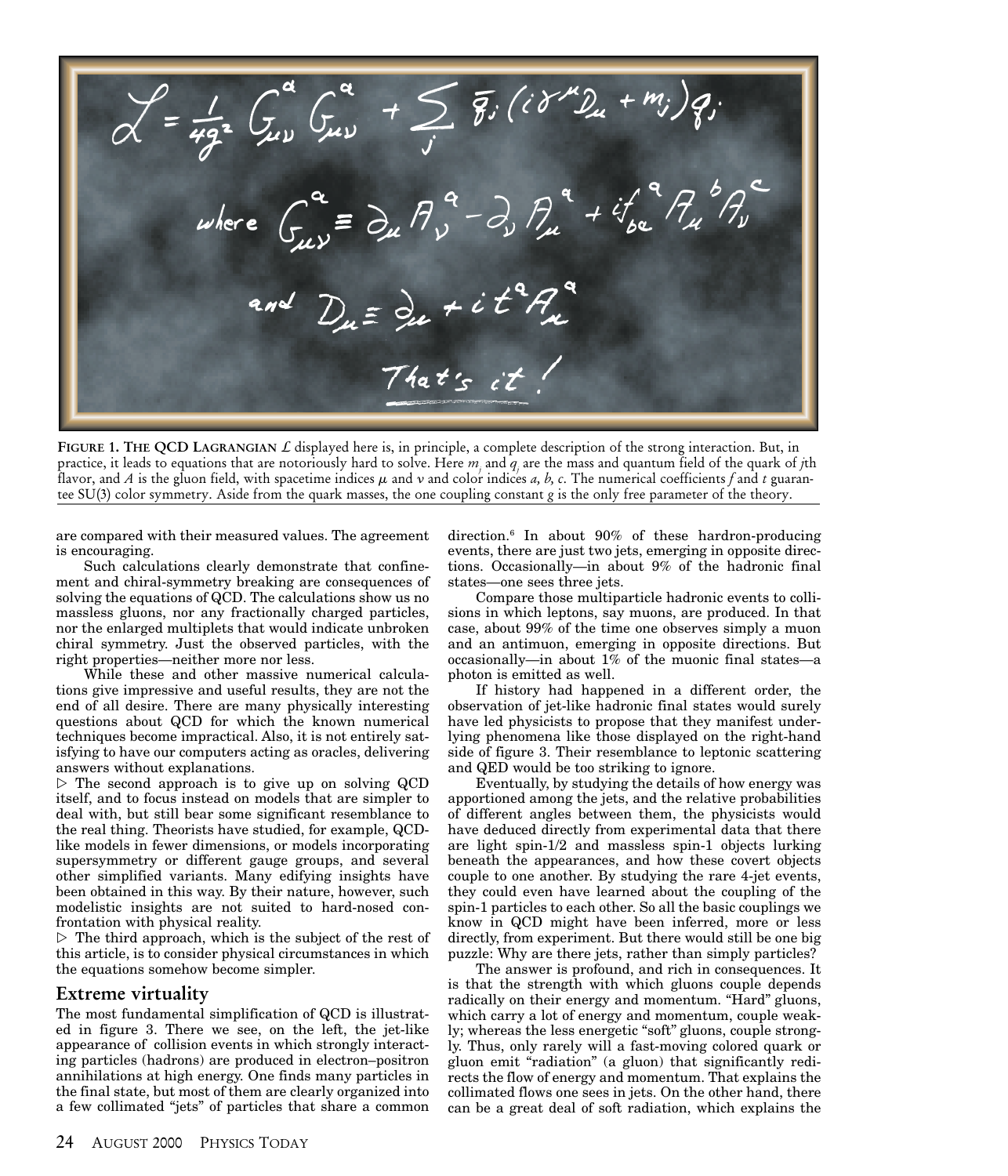

abundant particle content of the jets. So, in a rigorous and very tangible sense, we really do get to see the quarks and gluons—but as flows of energy, not individual particles.

We refer to the phenomenon of weak coupling for hard gluons but strong coupling for soft gluons as "asymptotic freedom."7 Despite its whimsical name, the concept is embodied in precise equations. It allows us to make quantitative predictions of how often hard-radiation events occur in strong-interaction processes of many different kinds, at different energies. As we see in figure 4, there is by now a plenitude of direct evidence for the central prediction that the coupling strength of gluons *decreases* with increasing energy and momentum.8 Note that several of the individual points in the figure summarize hundreds of independent measurements, all of which must be—and are—fitted with only one adjustable parameter (the quark–gluon coupling measured at the Z-boson mass).

The actual history was different. The need for asymptotic freedom in describing the strong interaction was deduced from much more indirect clues, and QCD was originally proposed as the theory of the strong interaction because it is essentially the unique quantum field theory



FIGURE 2. MASS SPECTRUM of mesons and baryons, as predicted by QCD and intensive number-crunching.<sup>5</sup> Only two adjustable parameters went into this calculation: the coupling strength and the strange-quark mass (by way of the K or  $\phi$ meson, both of which incorporate strange quarks). The upand down-quark masses can be approximated by zero. Solid dots are for calculations tied to the measured K mass; open dots are tied to the  $\phi$  mass. The agreement with the measured masses (red lines) is at the 10% level. Such calculations are improving as computer power and techniques get better.

having the property of asymptotic freedom.<sup>9</sup> From these ideas, the existence of jets, and their main properties, were predicted before their experimental discovery.<sup>5</sup>

#### High temperature QCD

The behavior of QCD at high temperature is of obvious interest. It provides the answer to a childlike question: What happens if you keep making things hotter and hotter? It also describes the behavior of matter at crucial stages just after the Big Bang. And it is a subject that can be investigated experimentally with high-energy collisions between heavy nuclei. (See PHYSICS TODAY, May, page 20.) Brookhaven National Laboratory's Relativistic Heavy Ion Collider, where experiments are just getting under way, will be especially devoted to this kind of physics. (See figure 5.)

To avoid confusion, I should state that, when I discuss high-temperature QCD in this article, I'm assuming that the net baryon density (quarks *minus* antiquarks) is very small. Conversely, when I discuss high-density QCD, I mean a high net density of quarks at low temperature, but well above the ordinary quark density of cold nuclear matter. Temperature and net baryon density are generally taken as the two independent variables of the phase diagram for hadronic matter.

Asymptotic freedom implies that QCD physics gets *simpler* at very high temperature. That would seem implausible if you tried to build up the high-temperature

> phase by accounting for the production and interaction of all the different mesons and baryon resonances that are energetically accessible at high temperature. Hoping to bypass this forbidding

FIGURE 3. IN HIGH-ENERGY e<sup>+</sup>e<sup>-</sup> annihilations into strongly interacting particles, the many-particle final state is observed (left) to consist of two or occasionally three (or, very rarely, four or more) "jets" of particles leaving the collision in roughly the same directions. QCD predicts their production rates and angular and energy distributions by assuming that (right) a single primary quark or gluon underlies each jet. The jets are explained by asymptotic freedom, which tells us that the probability is small for emitting a quark or gluon that drastically alters the flow of energy and momentum.

AUGUST 2000 PHYSICS TODAY 25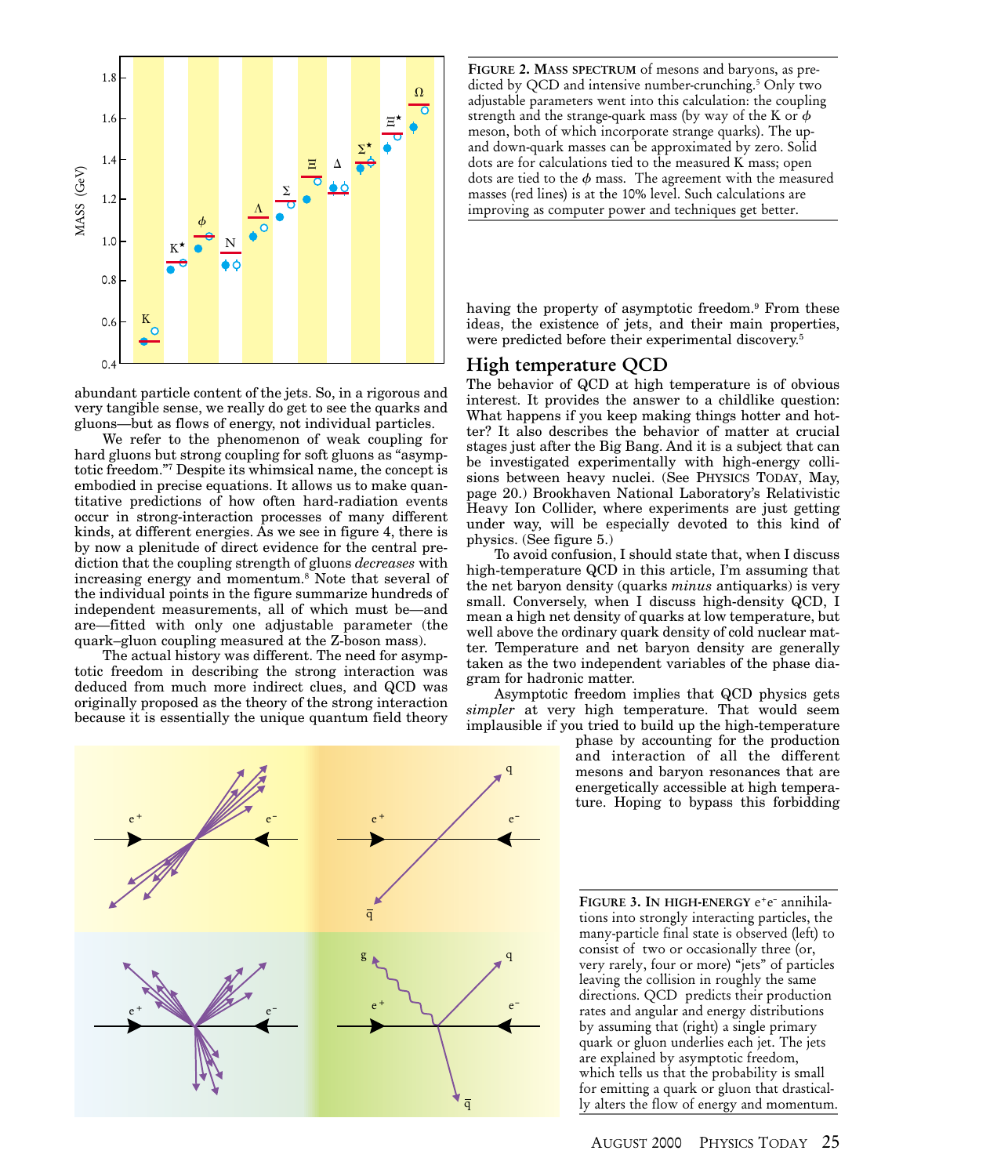

FIGURE 4. THE RUNNING COUPLING "CONSTANT"  $\alpha$  for the strong interaction is predicted by QCD to decrease with increasing energy and momentum. That's asymptotic freedom. The red curve is the predicted dependence of  $\alpha$  on Q, the magnitude of the four-momentum transfer at a QCD vertex. An empirical input is the measured coupling of a quark pair to a virtual gluon at the Z boson mass; the orange swath reflects its uncertainty. The theory yields excellent agreement with a great variety of experiments,<sup>14</sup> shown by the data points and labels. The open points are results based on the general shapes of many-particle final states in momentum space.

mess, we invoke a procedure that is often useful in theoretical physics. I call it the Jesuit Stratagem, inspired by what I'm told is a credal tenet of the Order: "It is more blessed to ask forgiveness than permission.'' The stratagem tells you to make clear-cut simplifying assumptions, work out their consequences, and check to see that you don't run into contradictions.

In this spirit we tentatively assume that we can describe high-temperature QCD starting with free quarks and gluons. In an ideal (noninteracting) gas of quarks, antiquarks, and gluons at high temperature, most of the energy and pressure will be contributed by particles with large energy and momentum. How do interactions affect these particles? Well, significantly deflecting such a particle requires an interaction with large momentum transfer. But such interactions are rare because, as asymptotic freedom tells us, they are governed by rather weak coupling. So interactions do not really invalidate the overall picture. To put it another way, if we treat the hadron jets generated by quarks, antiquarks, or gluons as quasiparticles "dressed" in hadronic garb, then we have a nearly ideal gas of quasiparticles. So it seems that ignoring the interactions was a valid starting point. The stratagem has succeeded.

Remarkably, the thermodynamic behavior of QCD as a function of temperature is another one of those things that can be calculated directly from the equations, using powerful computers.10 Figure 6 shows the qualitative expectations dramatically vindicated. At "low" temperatures ( $\leq 150$  MeV or  $1.5 \times 10^{12}$  K), the only important

particles are the spinless pi mesons:  $\pi^*$ ,  $\pi^-$ , and  $\pi^0$ . They represent 3 degrees of freedom. But from a quark–gluon description we come to expect many more degrees of freedom, because there are 3 flavors of light spin-1/2 quarks, each of which comes in 3 colors. If you then include 2 spin orientations, antiquarks, and 8 gluons, each with 2 polarization states, you end up with 52 degrees of freedom in place of the 3 for pions. So we predict a vast increase in the energy density, at a given temperature, as you go from a hadron gas to a quark–gluon plasma. And that is what the calculations displayed in figure 6 show.

What about real experiments? Unfortunately our only access to the quark–gluon plasma is through the production of tiny, short-lived nuclear fireballs, of which we detect only the debris. Interpreting the data requires complicated modeling. In the quest for evidence of the quark–gluon plasma, there are two levels to which one might aspire. At the first level, one might hope to observe phenomena that are very difficult to interpret from a hadronic perspective but have a simple qualitative explanation based on quarks and gluons. Several such effects have been observed by the CERN heavy-ion program in recent years.11 But there is a second, more rigorous level that remains a challenge for the future. Using fundamental aspects of QCD theory, similar to those I discussed in connection with jets, one can make quantitative predictions for the emission of various kinds of "hard" radiation from a quark–gluon plasma. We will not have done justice to the concept of a weakly interacting plasma of quarks and gluons until some of these predictions are confirmed by experiment.

# High density QCD

The behavior of QCD at large net baryon density (and low temperature) is also of obvious interest. It answers yet another childlike question: What will happen when you keep squeezing things harder and harder? It is also interesting for the description of neutron star interiors. But perhaps the most interesting and surprising thing about QCD at high density is that, by thinking about it, one discovers a fruitful new perspective on the traditional problems of confinement and chiral-symmetry breaking.

Why might we hope that QCD simplifies in the limit of large density? Again we use the Jesuit Stratagem. Assume we can neglect interactions. Then, to start with, we'll have large Fermi surfaces for all the quarks. (The Fermi surface bounds the smallest momentum-space volume into which you can pack all those fermions, even at zero temperature.) This means that the active degrees of freedom—the excitations of quarks near the Fermi surface—have large energy and momentum. And so we might be tempted to make essentially the same argument we used for the high-temperature, low-density regime and declare victory once again.

On further reflection, however, we find this argument too facile. For one thing, it doesn't touch the gluons, which are, after all, spin-1 *bosons*. So they are in no way constrained by the Pauli exclusion principle, which blocks the excitation of low-momentum quarks. The low-momentum gluons interact strongly, and because they were the main problem all along, it is not obvious that going to high density really simplifies things very much.

A second difficulty appears when we recall that the Fermi surfaces of many condensed-matter systems at low temperature are susceptible to a pairing instability that drastically changes their physical properties. This phenomenon underlies both superconductivity and the superfluidity of helium-3. It arises whenever there is an effec-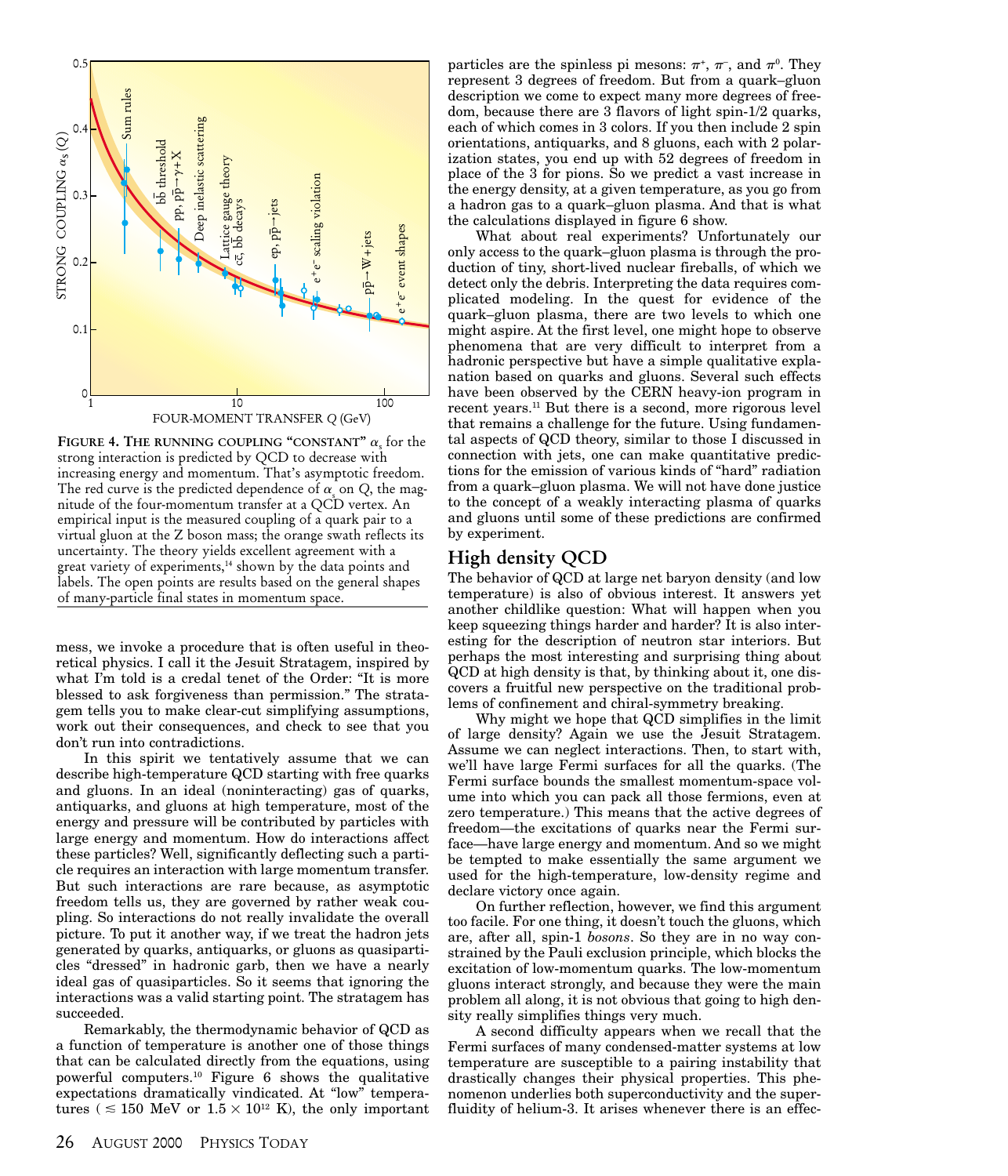FIGURE 5. ONE OF THE FIRST COLLISIONS between highenergy gold nuclei at Brookhaven's new Relativistic Heavy Ion Collider was recorded by the Star detector facility in June. In this reconstructed side view of the detector, the two 28 GeVper-nucleon beams of gold nuclei enter from left and right, and collide at the center. About a thousand charged tracks were recorded emanating from this one collision. Significantly higher multiplicities are expected as RHIC works up to its design beam energy of 100 GeV-per-nucleon.

tive attraction between particles on opposite sides of the Fermi surface. As elucidated by John Bardeen, Leon Cooper, and Robert Schrieffer, even an arbitrarily weak attraction can, in principle, cause a drastic restructuring of the ground state.

A nominally small perturbation can have such a big effect because we're in the realm of degenerate perturbation theory. Low-energy excitation of pairs of particles on opposite sides of the Fermi surface, with total momentum zero, can be scattered into one another. By orchestrating a coherent mixture of such excitations, all pulling in the same direction, the system gains an energy advantage.

In condensed-matter physics, the occurrence of superconductivity is a difficult and subtle affair. That's because the fundamental interaction between electrons is Coulomb repulsion. In the classic metallic superconductors, an effective attraction arises from subtle retardation effects involving phonons. In the cuprate superconductors, the cause is still obscure.

In QCD, by contrast, the occurrence of what we might call "color superconductivity" is a relatively straightforward phenomenon.<sup>12</sup> That's because the fundamental interaction between two quarks, unlike that between two electrons, is already attractive! One can see this by a group-theoretical argument: Quarks form triplet representations of color SU(3). A pair of quarks, in the antisymmetric color state, form an antitriplet. So when two quarks are brought together, the effective color charge is reduced by a factor of two compared to when they were separated. The color flux emerging from them is reduced, lessening the energy in the color field. That implies an attractive force. So we should consider carefully what color superconductivity can do for us.

Two of the central phenomena of ordinary superconductivity are the Meissner effect and the energy gap. The Meissner effect is the inability of magnetic fields to penetrate far into the body of a superconductor. Supercurrents arise to cancel them out. Electric fields are, of course, also screened by the motion of charges. Thus electromagnetic fields in general become short-range. Effectively it appears as if the photon has acquired a mass. Indeed that is just what emerges from the equations. We can therefore anticipate that in a color superconductor, gluons will acquire mass. That's very good news, because it removes our problem with the low energy–momentum gluons.

FIGURE 6. STEEP RISE of pressure  $p$  (blue points) and energy density  $E$  (red points) with increasing temperature  $T$  above 130 MeV indicates the opening of many quark–gluon degrees of freedom in this lattice-gauge QCD calculation of the thermodynamics of very hot nuclear matter.15 For simplicity, the calculation assumes only two quark flavors. Normalized to  $T^\ast$ , both variables become dimensionless (in natural units) and asymptotically approach the green line if the quark masses are zero.



The energy gap means that it costs a finite amount of energy to excite electrons from their superconducting ground state. That's quite unlike what we had for the free Fermi surface. So the original pairing instability, having run its course, is no longer present.

Now with both the sensitivity to small perturbations (pairing instability) and the bad actors (soft gluons) under control, the remaining effects of interactions really are small and under good theoretical control. Once again, the Jesuit Stratagem has served us well.

## Color–flavor locking

The simplest and most elegant form of color superconductivity is predicted for a slightly idealized version of realworld QCD in which we imagine there are exactly three flavors of massless quarks: u, d, and s. The strange quark is in fact much lighter than c, b, or t. And anyway, neglecting quark masses is an excellent approximation at extremely high density.

Here we discover the remarkable phenomenon of color–flavor locking.13 Ordinarily the perfect symmetry among different quark colors is quite distinct and separate from the imperfect symmetry among different quark



AUGUST 2000 PHYSICS TODAY 27